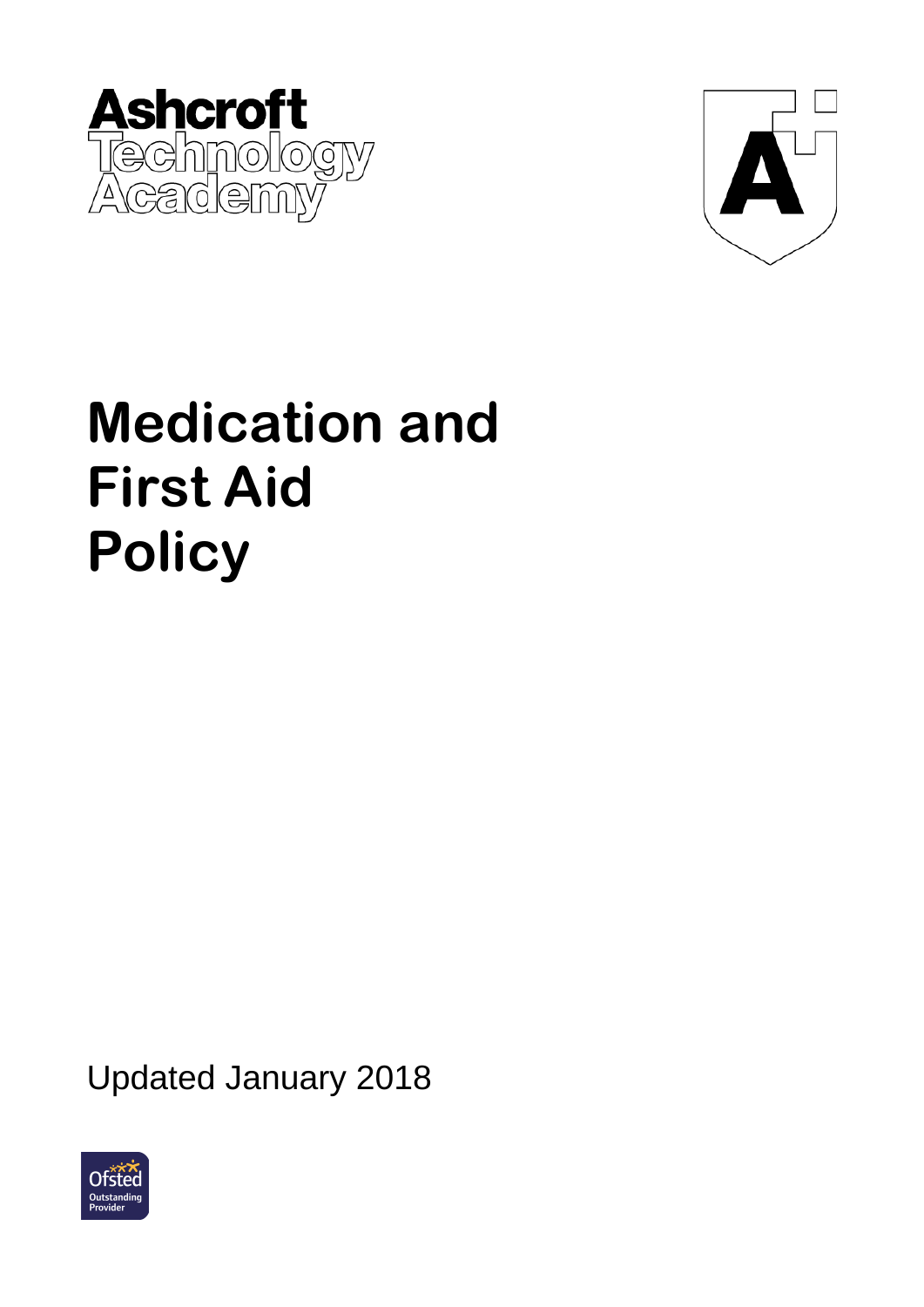#### **Students with Medical Needs**

#### **Rationale**

Ashcroft Technology Academy (the Academy) endeavours to ensure that all its students achieve success in their academic work, in their relationships and in their day-to-day experiences at school. Some of our students are likely to have medical needs which mean that additional measures are required to ensure that they are enabled to have full access to the curriculum, that the impact of their medical difficulties upon their life in school is minimised as far as possible, and that all staff who work with the students understand the nature of their difficulties and how best to help them in order to maximise their time within the Academy.

While there is no legal or contractual duty on teachers to administer medicines or supervise students taking their medicines nevertheless we wish to support our students where we can. Students with special medical needs have the same right of admission to the Academy as other children and cannot be excluded from the Academy on medical grounds alone.

Teachers and associate staff are in loco parentis and may need to take swift action in an emergency, both in school and off site, for example during school trips.

The prime responsibility for a student's health lies with the parent or carer who is responsible for the student's medication and should supply the school with any relevant information.

#### **Aims**

The Academy aims to:

- ♦ assist parents in providing medical care for their children
- ♦ educate staff and students in respect of special medical needs
- ♦ adopt and implement any national or local authority policies in relation to medication in schools
- ♦ arrange training for staff who volunteer to support individual students with special medical needs or general first aid requirements
- ♦ liaise as necessary with medical services in support of the student
- ensure that students with special educational needs are enabled to access the full life of the academy where possible and in meeting the needs of any education health and care plan, that a student may have in place.
- ♦ maintain appropriate records

#### **Entitlement**

The Academy accepts that students with medical needs should be assisted if at all possible and that they have a right to the full education available to other students.

The Academy believes that students with medical needs should be enabled to achieve full attendance and receive necessary proper care and support.

The Academy accepts all employees have rights in relation to supporting students with medical needs in relation to:

- ♦ choosing whether or not to become involved
- ♦ receiving appropriate training
- ♦ working to clear guidelines
- ♦ having concerns about legal liability
- ♦ Bringing any concerns they have about supporting students with medical needs to the leadership group.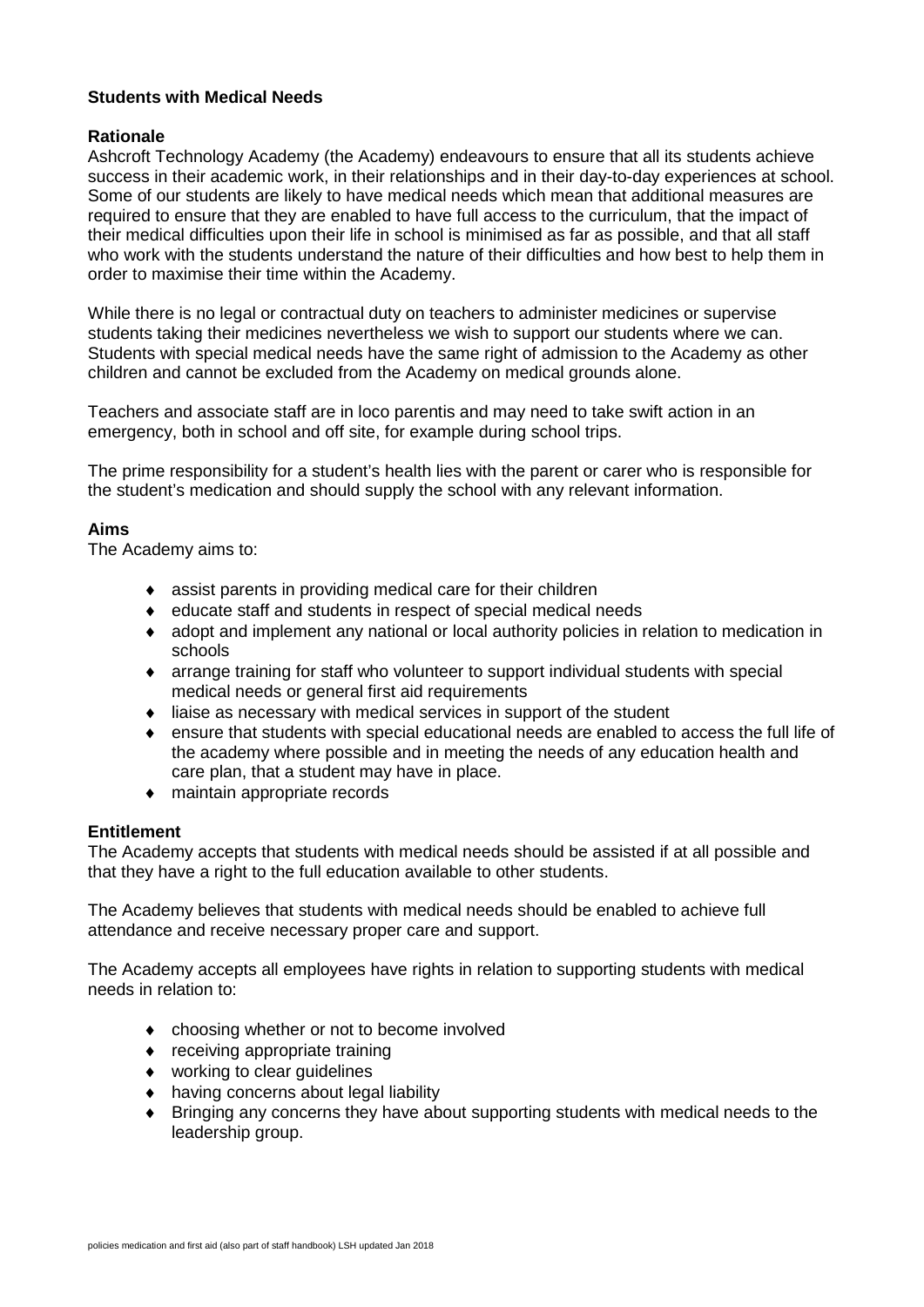#### **Expectations**

We do not expect parents to ask staff to administer medication unless it is absolutely essential:

- 1. that this takes places during Academy hours and
- 2. that the student is unable to do so him/herself either because of the complexity of the procedure or because the student would not normally have access to prescription medications without supervision.

Where parents have asked the Academy to administer the medication for their child we expect them to ask the pharmacist to supply any such medication to be dispensed in a separate container, containing only the quantity required for use whilst at the Academy. The prescription and dosage regime should be typed or printed clearly on the outside. The name of the pharmacist should be visible. The Welfare Officer will not accept any medications not presented properly.

The Academy will deal with each request to administer medication or offer other support to a student with special medical needs separately.

The Academy will liaise with the School Health Service for advice and information about a student's special medical needs, and will seek support from the relevant practitioners where necessary and in the interest of the student.

#### **Practice**

When a parent requests that the Academy administer medication, the Academy will:

- ♦ ask the Welfare Officer to consider whether or not they are prepared to administer the medication.
- ♦ With the agreement of the Principal, obtain written consent from parent/guardian for administration of the medication required.
- ♦ undertake a risk assessment to consider the viability of administering the medication in the Academy.
- ♦ ensure that the medication is kept in a secure place during the Academy day, that it is only accessed by the Welfare Officer, and that each time the medication is administered, the Academy's medication record is completed by the Welfare Officer and a note put in the student's diary as confirmation.
- ♦ at the end of the Academy day, or at the end of each week, or at the end of term (whichever is appropriate) ensure that the Welfare Officer hands any remaining medication back to the parent/guardian.
- ♦ if the parent/care does not attend the Academy to collect the medication, the medication will be destroyed using approved methods and this will be recorded in the medication register.
- $\bullet$  when the student comes to the end of his/her course of treatment the care plan, mark 'treatment completed' with a note retained on the student's Academy record should it be needed for future reference
- ♦ keep the medication record in the Academy's archives so that any future queries can be resolved.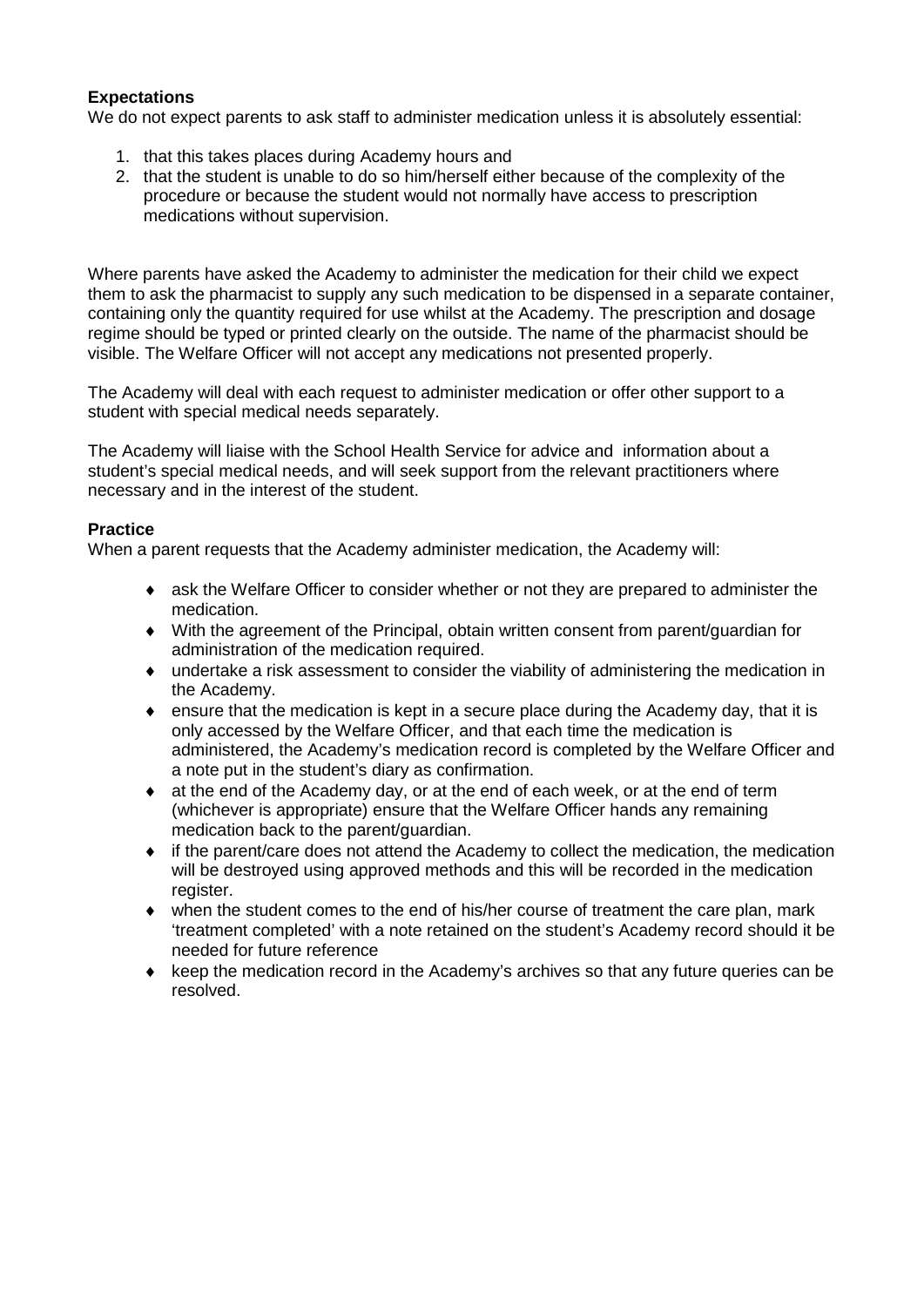### **FIRST AID PROCEDURE GUIDELINES**

The following course of action should be adopted if a student is feeling unwell or is injured on the premises.

- 1 A permission slip to be out of class should be made out and signed by the member of staff to whose attention the incident/illness was drawn. If the slip is not available a signed note within the student's diary is appropriate.
- 2 The student should then attend reception who will call the Welfare Officer or in the absence of the Welfare Officer other qualified First Aid staff who rotate in undertaking such support provision.
- 3 ALL details of first aid administration and accidents along with the action taken, will be entered in the Academy's Accident Book, kept in the Welfare Office.

#### 4 **In an emergency parents/carers should be informed and either:**

a. They will attend and take the student to hospital/doctors.

b. An ambulance/mini cab will be called by the Academy and the student taken to hospital, accompanied by the Welfare Officer or other designated member of staff.

#### **Emergency treatment must not be delayed while waiting for a parent/guardian to attend.**

- 5 No student should be sent home without the agreement of the Parent/Guardian. Students should not be given permission to phone home asking to go home unwell but sent to the Welfare Officer who will assess the situation and make the relevant phone call if necessary. The Welfare will look to return the student to class post assessment, where this is possible.
- 6 All first aid boxes should be kept fully stocked and in date by the Welfare Officer with the relevant supplies and if any items are used the Welfare Officer to be informed in order to restock them.

#### **GUIDELINES TO HELP ALL FIRST-AIDERS IN THE ABSENCE OF THE WELFARE OFFICER**

No pills, creams, antiseptic lotions or any medicines should be dispensed by any first aider. This is a rule laid down under the Health Safety Regulations. Please note that under these regulations, the only person able to dispense the above is a qualified Doctor.

Some students have arrangements in place to keep, in the Welfare Office, paracetamol, creams, nasal inhalers etc, for their own use in a suitably marked envelope/bag. They are kept there for safe-keeping and so other students do not use them. Each individual medicine is clearly labelled and in its original packet with the student's name. If a student requires their own medicine, they should be allowed to take it out of the envelope themselves, **AFTER** their parent/carer have been contacted and approval granted. **EVEN IF THERE IS A COVERING LETTER** giving permission for the student to take the medicine, their parent/guardian should still be contacted. A record must be kept in the 'medical records book' if students do use their own medicine along with the name of the parent/guardian giving permission plus the time the medicine is administered/taken and an entry also made in the student's diary with time/date the medication is taken.

Some students keep a second Ventolin inhaler, in the Welfare Office and if it is required by the student, there should be **NO DELAY** in letting him/her use it. Parent/carers permission is not required in this case, although obviously, if it is a bad attack they should be informed in due course, after first aid has been rendered. All accidents/illnesses reported to the first aider must be entered in the Academy's Accident Book or on the form F2508 'Report of an injury or dangerous occurrence', which is then submitted to the Health and Safety Executive (HSE) as appropriate. Copies of these are kept in the welfare office.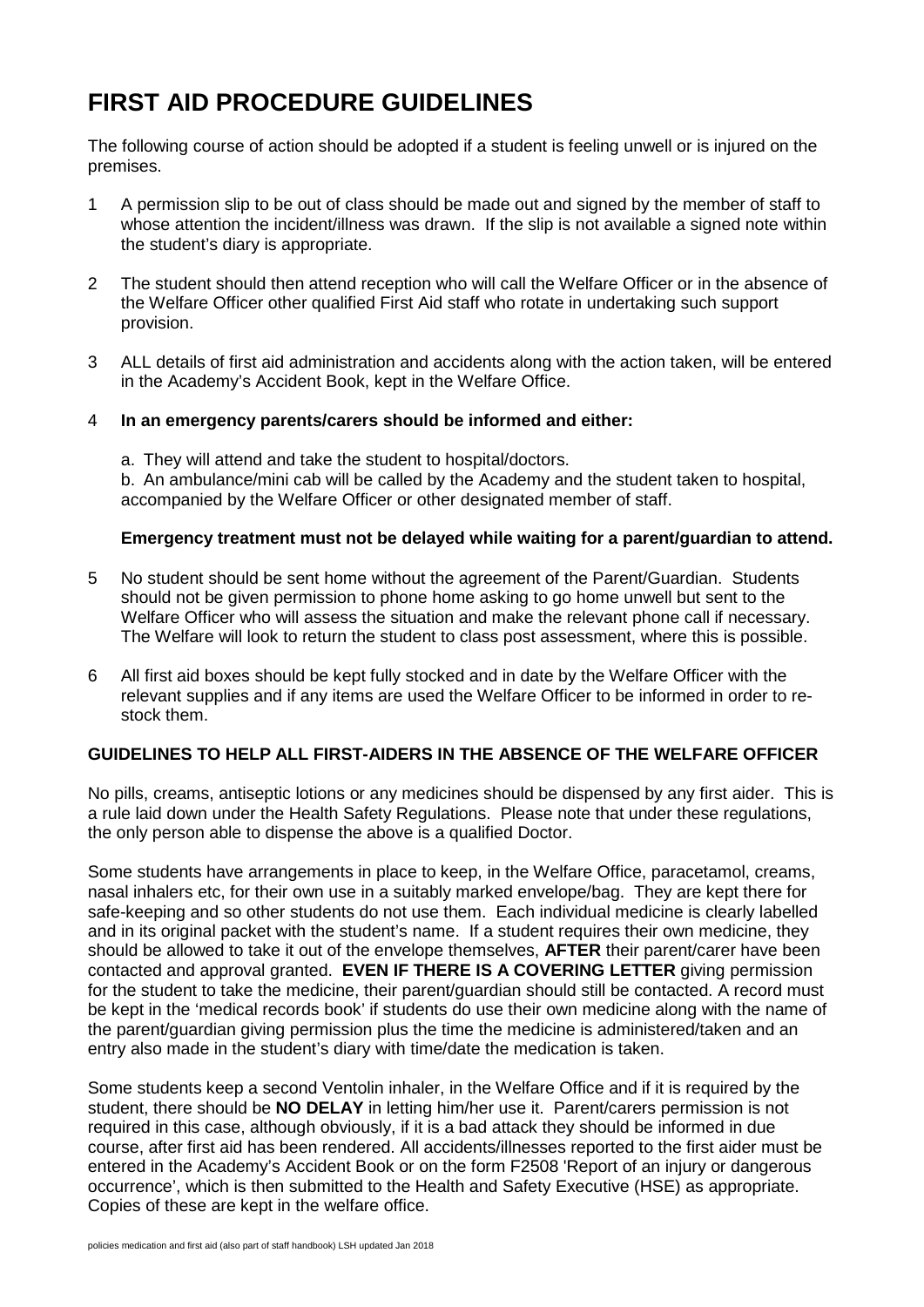## **Parental Agreement for the Academy Welfare Officer to Administer Medicine**



We will not give your son/daughter medicine unless you complete and sign this form to allow the Welfare Officer to administer medicine

| Date:                                                      |  |
|------------------------------------------------------------|--|
| Student's name:                                            |  |
| <b>Tutor Group:</b>                                        |  |
| Name and strength of<br>medicine:                          |  |
| Expiry date of medicine:                                   |  |
| Dosage                                                     |  |
| When to be administered:                                   |  |
| Any other instructions:                                    |  |
| Number of tablets or quantity<br>given to Welfare Officer: |  |

**Note: Medicines must be in the original container as dispensed by the pharmacy**

| Daytime Tel No of parent or<br>adult contact:             |  |
|-----------------------------------------------------------|--|
| Name & Tel No of GP:                                      |  |
| Agreed review date to be<br>initiated by Welfare Officer: |  |

The above information is, to the best of my knowledge, accurate at the time of writing and I give consent for the Welfare Officer administering medicine in accordance with the Academy policy. I will inform the Academy immediately, in writing, if there is any change in dosage or frequency of the medication or if the medicine is stopped.

| Parent's signature: |  |
|---------------------|--|
| Print name:         |  |
|                     |  |
| Date                |  |

If more than one medicine is to be given a separate form should be completed for each one.